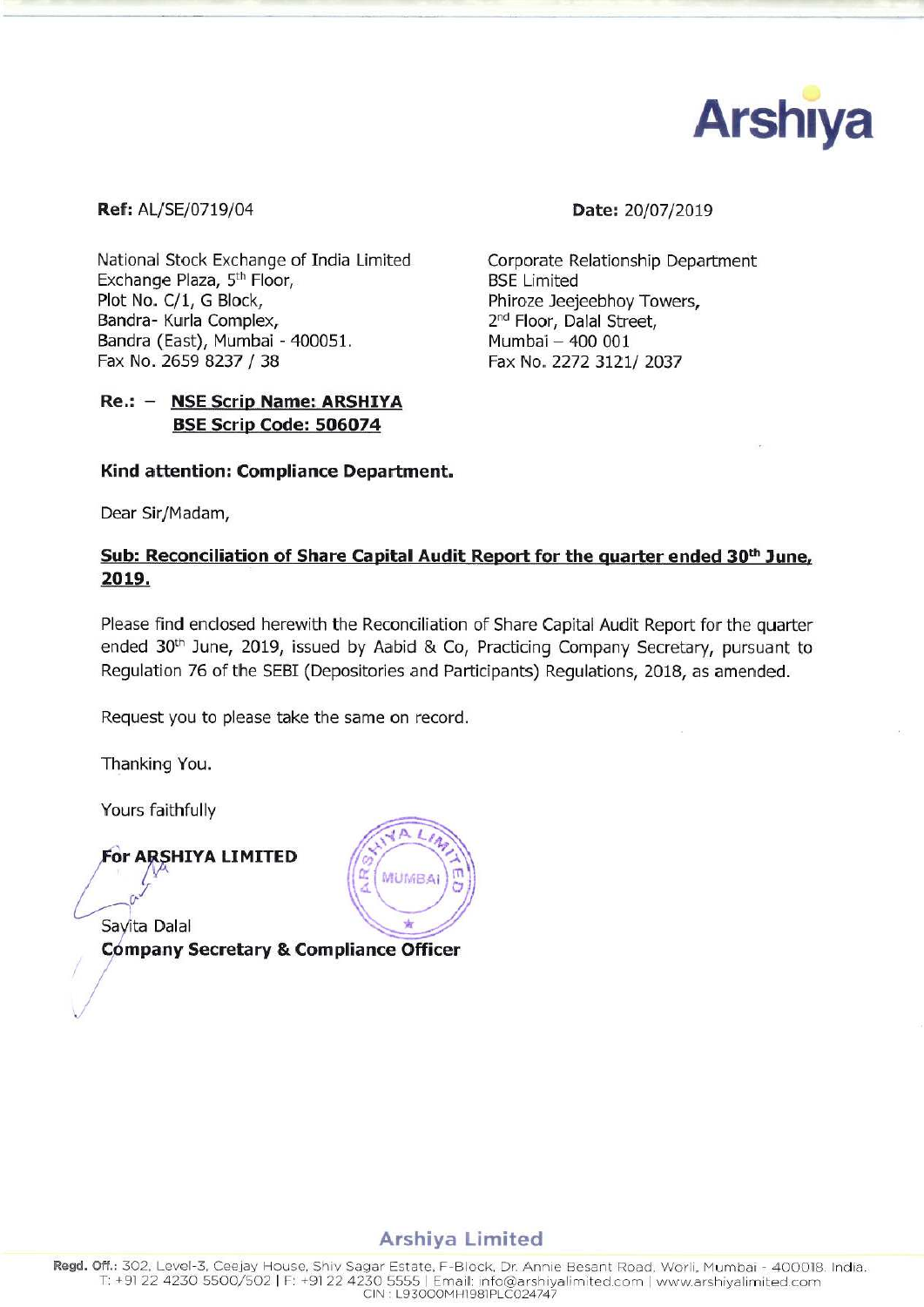Date: 20<sup>th</sup> July, 2019

To, **The Board of Directors ARSHIYA LIMITED** 302, Ceejay House, Level-3, Shiv Sagar Estate, F-Block, Dr. Annie Besant Road, Worli, Mumbai - 400018, Maharashtra.

Subject: - Reconciliation of Share Capital Audit Report for the Quarter ended 30th June, 2019.

Dear Sir,

We have examined the Register of Members, beneficiary details furnished by the Depositories and other relevant books, records, documents and register maintained by ARSHIYA LIMITED (hereinafter referred to as "the Company"), and it's Registrars and Share Transfer Agents Bigshare Services Private Limited, Mumbai for the purpose of issuing this certificate in accordance with Regulation 76 of the SEBI (Depositories and Participants) Regulations, 2018, as amended.

Enclosed is the Share Capital Audit Report in the aforesaid revised format and as required by The Stock Exchanges, for the quarter ended 30th June, 2019.

In our opinion and to the best of our information and according to the explanations given to us and based on such verification and examination as considered necessary, the Reconciliation of Share Capital Audit Report for the quarter ended 30th June, 2019 is enclosed herewith.

Thanking you,

For Aabid & Co. **Company Secretaries** Mohammed Aabid Partner

Membership No: 6579 C.O.P. No. : 6625

 $1|$ 

**MPANY SECRETAR** 

405, Tulsiani Chambers, Nariman Point, Mumbai - 400 021 T: 022-2282 5657 | M : +91 88793 38830 | E: aabid@aacs.in | W: www.aacs.in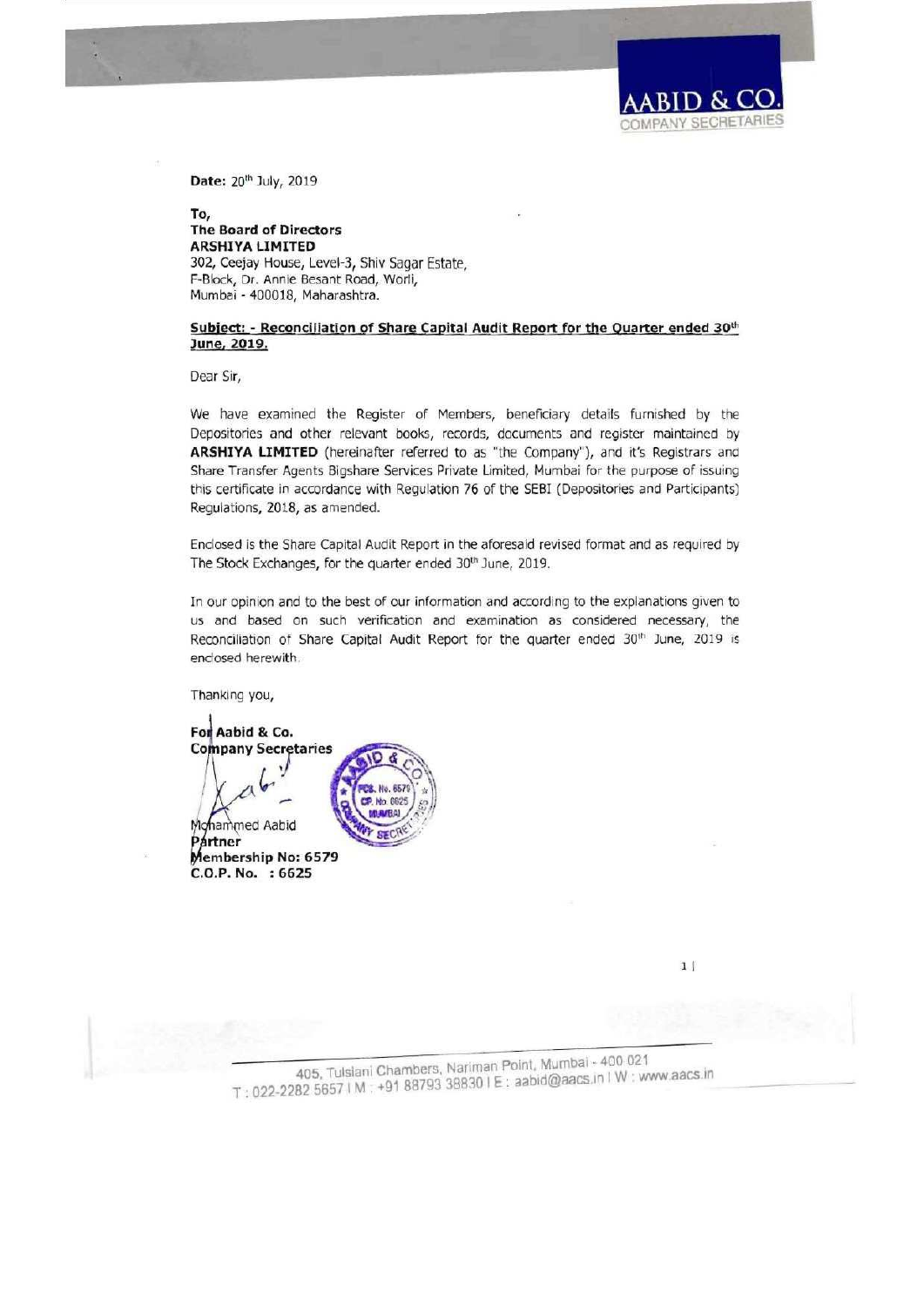sar.

| <b>For Ouarter Ended</b>     | : 30th June, 2019                                                                                                           |  |  |
|------------------------------|-----------------------------------------------------------------------------------------------------------------------------|--|--|
| 1. ISIN                      | : INE968D01022                                                                                                              |  |  |
| 2. Face Value                | : Rs. 2/- per equity Share                                                                                                  |  |  |
| 3. Name of the Company       | : Arshiya Limited                                                                                                           |  |  |
| 4. Registered office Address | : 302, Ceejay House, Level-3, Shiv Sagar Estate,                                                                            |  |  |
|                              | F-Block, Dr. Annie Besant Road, Worli,<br>Mumbai - 400018, Maharashtra.                                                     |  |  |
| 5. Correspondence Address    | : 302, Ceejay House, Level-3, Shiv Sagar Estate,<br>F-Block, Dr. Annie Besant Road, Worli,<br>Mumbai - 400018, Maharashtra. |  |  |
| 6. Telephone and Fax Nos.    | : Tel no.: 022-4230 5500/502<br>Fax no.: 022-42305555                                                                       |  |  |
| 7. E-mail Address            | : teamsecretarial@arshiyalimited.com                                                                                        |  |  |

#### ANNEXURE TO SHARE CAPITAL AUDIT REPORT OF ARSHIYA LIMITED

## 8. Names of the Stock Exchanges where the company's securities are listed:

| BSE Limited, Mumbai [BSE]<br>а. |
|---------------------------------|
|---------------------------------|

b. National Stock Exchange of (India) Limited, Mumbai [NSE]

| 9. Issued Capital (No of Shares)  | 24, 36, 14, 292/- |
|-----------------------------------|-------------------|
| 10. Listed Capital (No of Shares) | : 24,36,14,292/   |

#### 11. Held Dematerialised form in CDSL:

| <b>Total No. of Shares</b> | Percentage of Issued Capital |  |  |
|----------------------------|------------------------------|--|--|
| 7,36,75,056                | 30.24                        |  |  |

## 12. Held Dematerialised form in NSDL:

| <b>Total No. of Shares</b> | <b>Percentage of Issued Capital</b> |  |
|----------------------------|-------------------------------------|--|
| 16,94,18,360               | 69.55                               |  |



 $21P$ age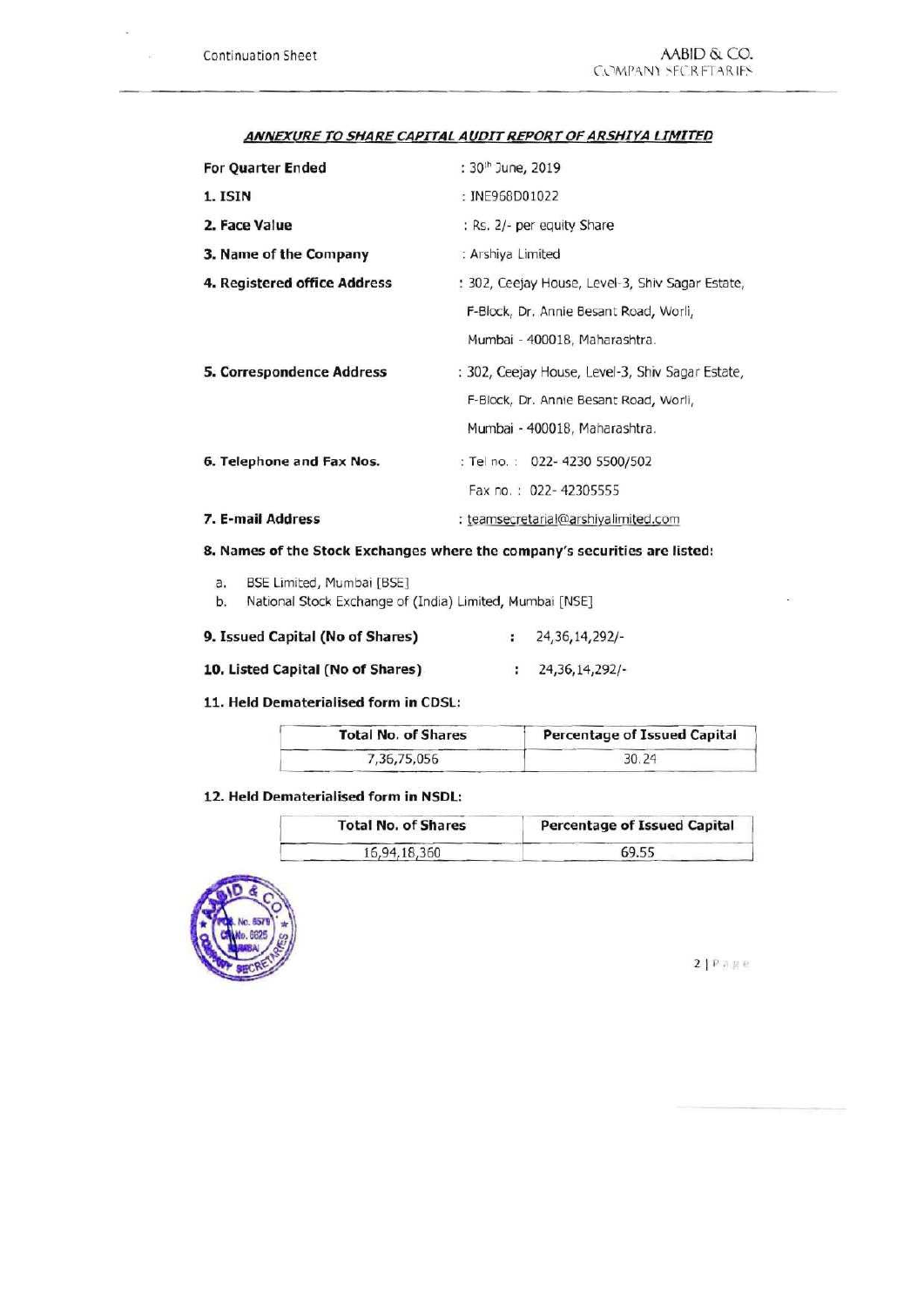#### 13. Held in physical form:

| <b>Total No. of Shares</b> | Percentage of Issued Capital |  |  |
|----------------------------|------------------------------|--|--|
| 5,20,876                   |                              |  |  |

#### 14. Total No. of Shares:

| <b>Total No. of Shares</b> | Percentage of Issued Capital |  |  |
|----------------------------|------------------------------|--|--|
| 24, 36, 14, 292            | 100%                         |  |  |

#### 15. Reasons for Difference if any,

Not Applicabie

16. Certifying the details of change in share capital during the quarter under consideration as per the table below:-

| Particulars *         | No. of<br>shares | Applied/<br>not<br>applied<br>for listing | Listed on<br>stock<br>exchanges<br><b>Specify</b><br>changes] | Whether<br>intimated<br>to NSDL | Whether<br>intimated<br>to CDSL | pending<br>for<br><b>SE[specify</b><br>names] |
|-----------------------|------------------|-------------------------------------------|---------------------------------------------------------------|---------------------------------|---------------------------------|-----------------------------------------------|
| <b>Not Applicable</b> |                  |                                           |                                                               |                                 |                                 |                                               |

"Rights, bonus, preferential issue, ESOP'S, Amaigamation, Conversion, buyback, capitai Reduction, Forfeiture, any other [to specify]

#### 17. Register of Members is updated . Yes

18. Reference of previous Quarter with regard to excess dematerialized shares, if any:

Not Applicable

19. Has the company resolved the matter mentioned in point no. 18 above in the current quarter? If not, reason why?

Not Applicable

20. Mention the total no. of requests, if any, confirmed after 21 days and the Total no. of requests beyond <sup>21</sup> days with the reasons for delay:

Not applicabie

21. Name, Telephone & Fax No. of the Compliance Officer of the company:

Ms. Savita Dalal, Company Secretary



3 | P.uge